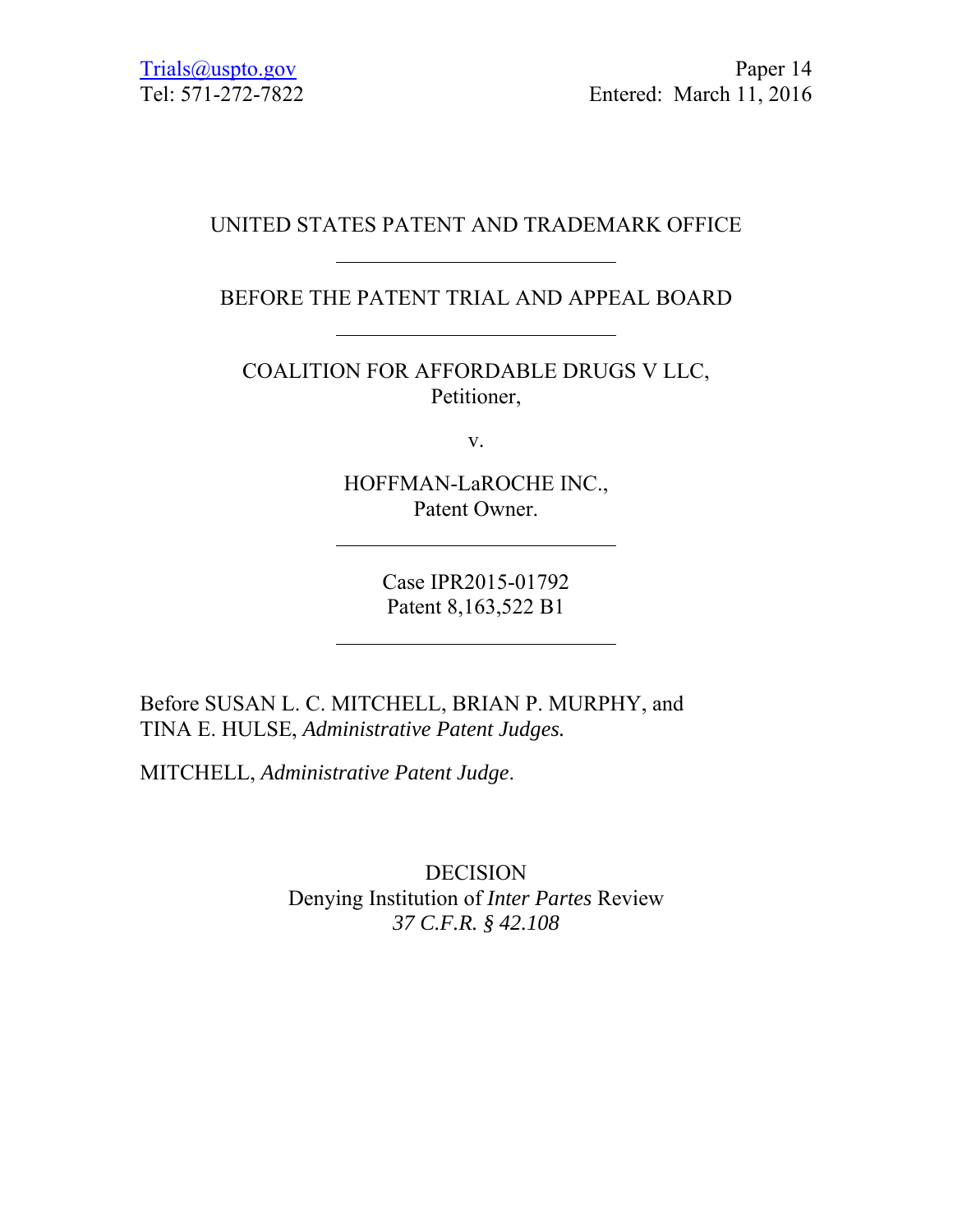#### I. INTRODUCTION

#### *A. Background*

Petitioner Coalition for Affordable Drugs V LLC ("Petitioner") filed a petition (Paper 1, "Pet.") to institute an *inter partes* review of claims 1–10 (the "challenged claims") of U.S. Patent No. 8,163,522 B1 (Exhibit 1001, the "'522 patent"). *See* 35 U.S.C. §§ 311–319. Patent Owner Hoffman-LaRoche Inc. and Real Parties-in-Interest, Immunex Corporation and Amgen Inc. (collectively, "Patent Owner"), filed a Preliminary Response. Paper 10 ("Prelim. Resp.").

 We have jurisdiction under 35 U.S.C. § 314. To institute an *inter partes* review, we must determine that the information presented in the Petition shows "a reasonable likelihood that the petitioner would prevail with respect to at least 1 of the claims challenged in the petition." 35 U.S.C. § 314(a). For the reasons set forth below, we conclude that Petitioner has not established a reasonable likelihood that it would prevail in showing the unpatentability of any challenged claim of the '522 patent. Therefore, we do not institute an *inter partes* review for any challenged claim of the '522 patent.

#### *B. Related Proceedings*

The parties identify a court proceeding involving the '522 patent, which has been terminated. *See Sandoz Inc. v. Amgen Inc.*, 773 F.3d 1274 (Fed. Cir. 2014); Pet. 2; Paper 8, 2. Patent Owner also states that a complaint asserting infringement of the '522 patent was filed on February 26, 2016 in the United States District Court of New Jersey. *See Immunex Corp. v. Sandoz Inc.*, Case No. 2:16-cv-01118-CCC-JBC (D.N.J.). Paper 13, 2.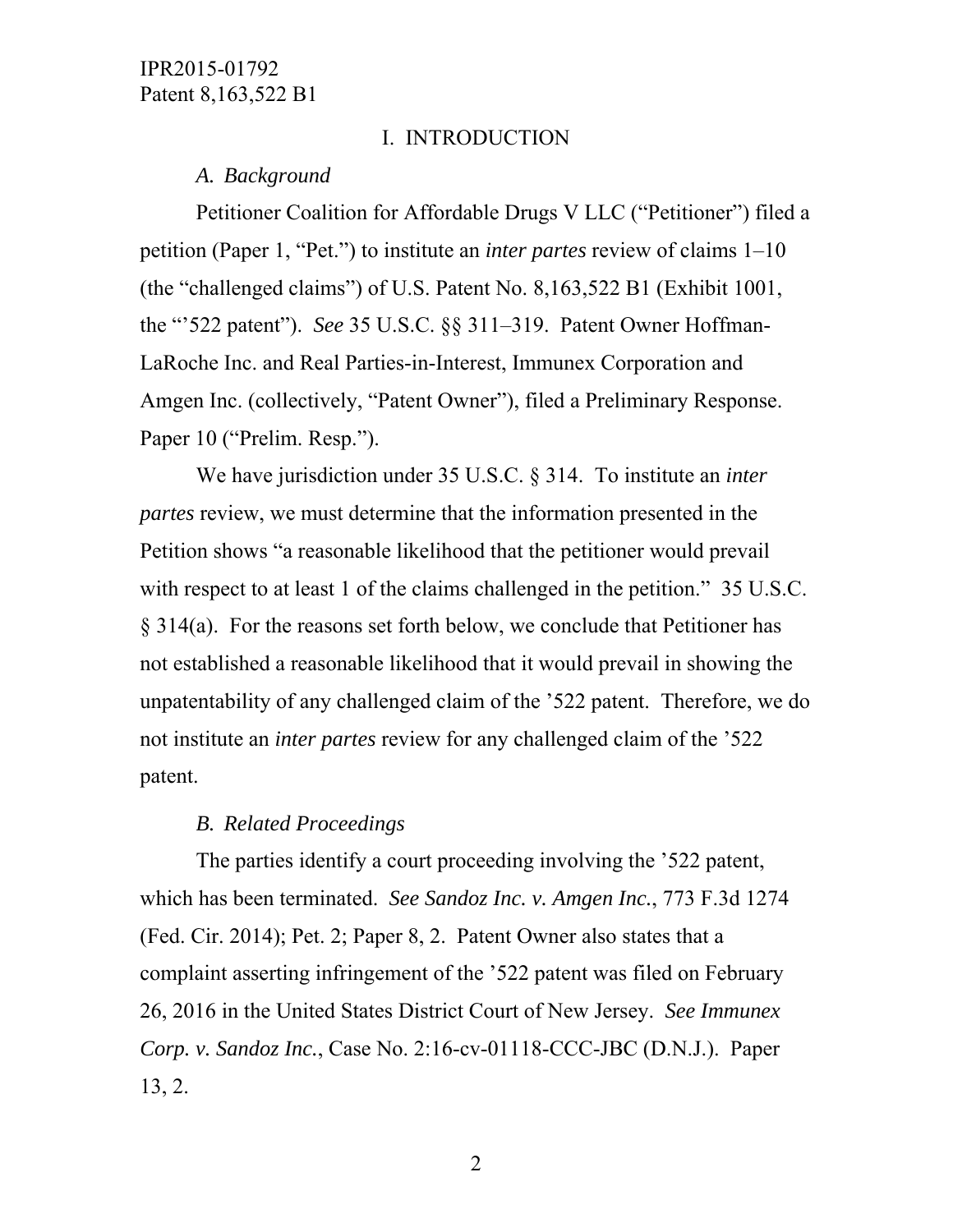*C. The '522 Patent (Ex. 1001)*

The '522 patent is directed in part to polynucleotides encoding the extracellular region of an insoluble human TNF receptor (also, "TNF-R") described by an apparent molecular weight and as containing particular amino acid sequences in addition to all domains of the constant region of a human  $IgG_1$  immunoglobulin heavy chain except the first domain of the heavy chain constant region. Ex. 1001, Abs., 2:26–49. The '522 patent also addresses methods for culturing a host cell comprising the polynucleotide and purifying the expression product of the polynucleotide from the cell. *Id.*

# *D. Illustrative Claims*

Claims 1 and 4 are illustrative of the claimed subject matter. Claims 1 and 4 are reproduced below.

1. A method comprising the steps of:

(a) culturing a host cell comprising a polynucleotide, wherein the polynucleotide encodes a protein consisting of:

(i) the extracellular region of an insoluble human TNF receptor, wherein the insoluble human TNF receptor has an apparent molecular weight of about 75 kilodaltons as determined on a non-reducing SDS-polyacrylamide gel and comprises the amino acid sequence LPAQVAFXPYAPEPGSTC (SEQ ID NO: 10), and

(ii) all of the domains of the constant region of a human IgG immunoglobulin heavy chain other than the first domain of said constant region, and

(b) purifying an expression product of the polynucleotide from the cell mass or the culture medium.

4. A polynucleotide encoding a protein consisting of:

(a) the extracellular region of an insoluble human TNF receptor,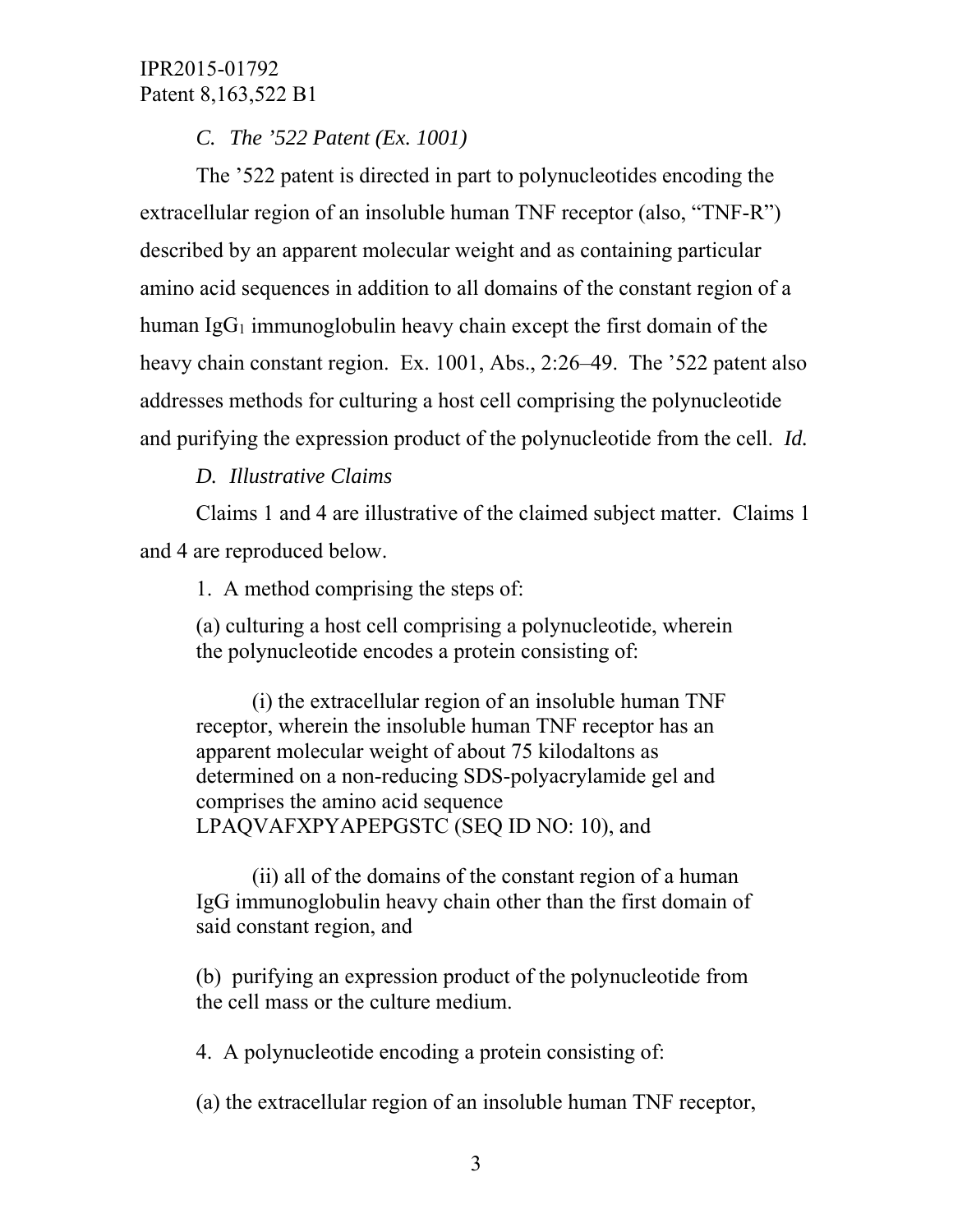> wherein the insoluble human TNF receptor (i) has an apparent molecular weight of about 75 kilodaltons as determined on a non-reducing SDS-polyacrylamide gel and (ii) comprises the amino acid sequence LPAQVAFXPYAPEPGSTC (SEQ ID NO: 10), and

> (b) all of the domains of the constant region of a human  $IgG_1$ immunoglobulin heavy chain other than the first domain of said constant region.

#### *E. Prior Art References Applied by Petitioner*

Petitioner challenges the patentability of claims 1–10 on the basis of the following references:

| Capon et al. ("Capon") 5,116,964 May 26, 1992 |                         | Ex. 1002 |
|-----------------------------------------------|-------------------------|----------|
| Smith et al. ("Smith")                        | 5,395,760 Mar. 7, 1995  | Ex. 1003 |
| Seed ("Seed")                                 | 6,004,781 Dec. 21, 1999 | Ex. 1006 |
|                                               |                         |          |

*F. The Asserted Ground of Unpatentability*

Petitioner contends that the challenged claims 1–10 are unpatentable under 35 U.S.C. § 103(a) based on Seed, Smith, and Capon (Pet. 22–60).

#### II. ANALYSIS

#### *A. Claim Interpretation*

In an *inter partes* review, claim terms in an unexpired patent are given their broadest reasonable construction in light of the specification of the patent in which they appear. 37 C.F.R. § 42.100(b). Claim terms are given their ordinary and customary meaning as would be understood by one of ordinary skill in the art in the context of the entire disclosure. *In re Translogic Tech., Inc*., 504 F.3d 1249, 1257 (Fed. Cir. 2007). An inventor may rebut that presumption by providing a definition of the term in the specification with reasonable clarity, deliberateness, and precision. *In re*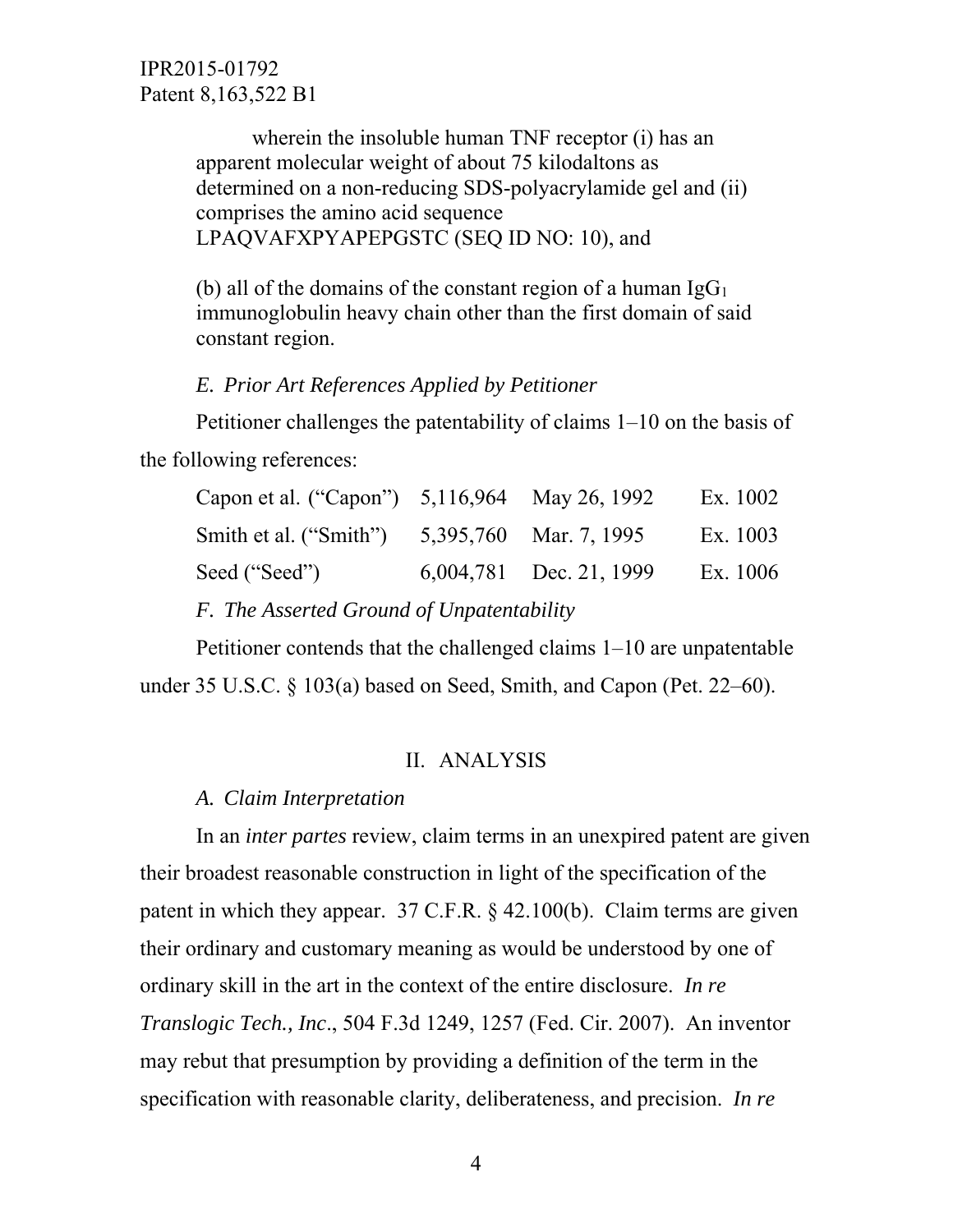*Paulsen*, 30 F.3d 1475, 1480 (Fed. Cir. 1994). In the absence of such a definition, limitations are not to be read from the specification into the claims. *In re Van Geuns*, 988 F.2d 1181, 1184 (Fed. Cir. 1993).

Petitioner proposes constructions for the terms "TNF receptor," "all of the domains of the constant region of a human IgG [or human IgG<sub>1</sub>] immunoglobulin heavy chain other than the first domain of said constant region," and "about." Pet. 13–14. Patent Owner also addresses the appropriate construction for these terms. Prelim. Resp. 20–22.

#### *1. "TNF receptor"*

Petitioner offers that "TNF receptor" should be interpreted to mean "soluble or non-soluble proteins, or fragments thereof which bind TNF, in homogenous form." Pet. 13 (citing Ex. 1004 ¶ 21 (citing Ex. 1001, 4:14– 18)). Patent Owner responds that the passage from the Specification of the '522 patent cited by Petitioner's Declarant, Dr. James J. Greene, *see* Ex. 1001, 4:14–18, refers to "proteins of the present invention," or TNF fusion proteins and not to TNF receptors. Prelim. Resp. 20–21. Patent Owner offers that "TNF receptor" should be given its plain and ordinary meaning of a receptor that binds TNF. *Id*. at 21. We agree that "TNF receptor" should be given its ordinary meaning, but we are not persuaded that this claim limitation needs an express construction at this stage of the proceeding.

> *2. "all of the domains of the constant region of a human IgG immunoglobulin heavy chain other than the first domain of said constant region" and "all of the domains of the constant region of a human IgG1 immunoglobulin heavy chain other than the first domain of said constant region"*

Petitioner asserts that the claim phrase "all of the domains of the constant region of a human IgG immunoglobulin heavy chain other than the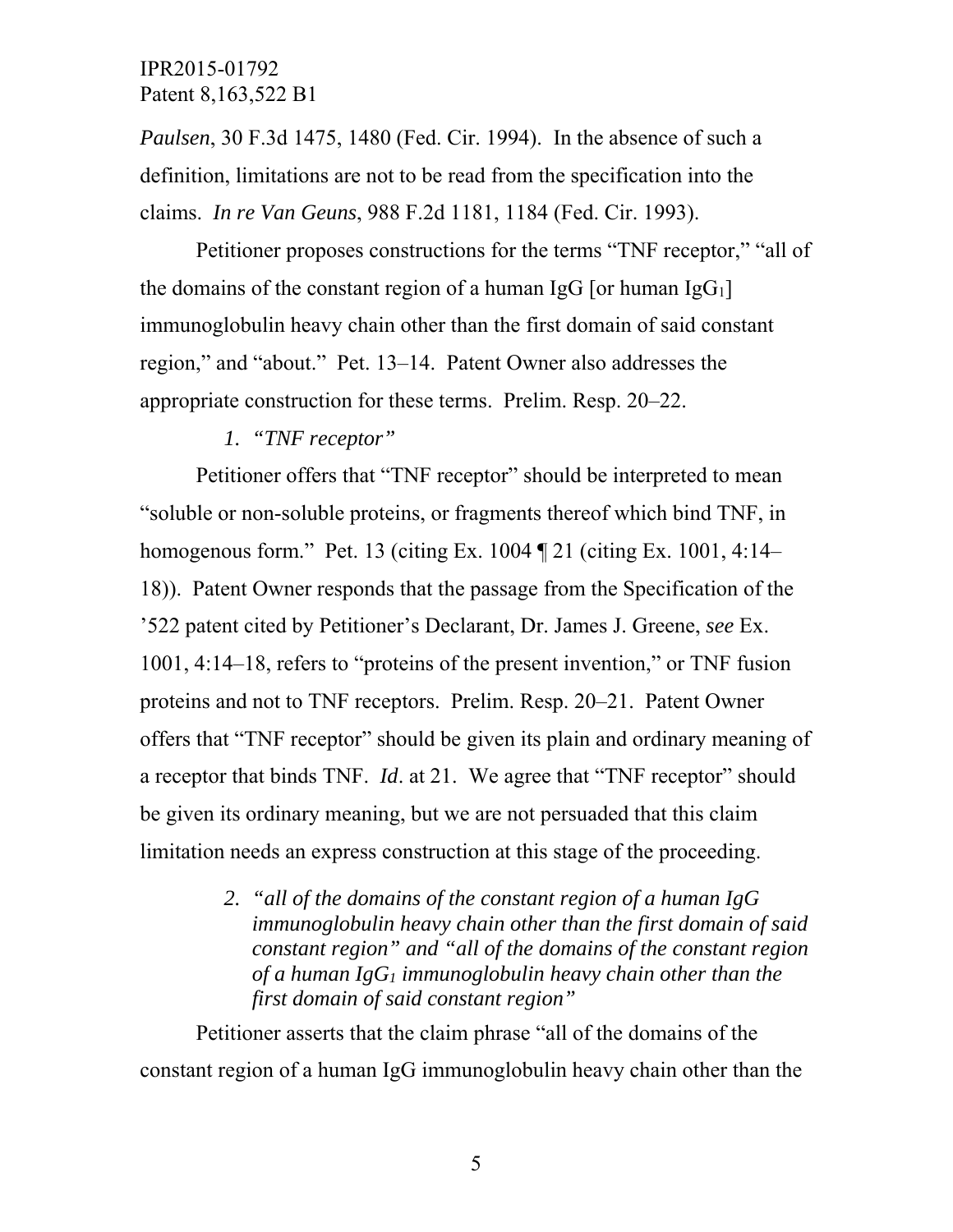first domain of said constant region" should be interpreted as "'-hinge-CH2- CH3' region of an IgG (or IgG<sub>1</sub>) immunoglobulin heavy chain." Pet. 14 (citing Ex. 1004  $\mathbb{Z}$  22 (citing Ex. 1001, 2:37–43)). Patent Owner agrees with the construction with two caveats: (1) that the reference to IgG should refer to claims 1 and 7, and the reference to  $IgG_1$  should refer to claim 4; and (2) that IgG and IgG<sub>1</sub> be limited to human origin. Prelim. Resp.  $21-22$ .

As all of the claims refer to *human* IgG or  $\lg G_1$  immunoglobulin heavy chain, *see* Ex. 1001, 45:58–60, 46:53–55, 47:1–3 and Petitioner acknowledges this fact in its discussion concerning claim construction, Pet. 14 (referring to claim phrase denominating "*human* IgG immunoglobulin"), the parties do not appear to disagree that the required IgG or  $IgG<sub>1</sub>$ immunoglobulin heavy chain recited in the claims refers to *human* IgG or Ig $G_1$  immunoglobulin heavy chain. Also, claims  $1-3$  and  $7-10$  of the  $322$ patent refer to human IgG, *see* Ex. 1001, 45:58–60, 47:1–3, and claims 4–6 of the '522 patent refer to human IgG1, *see id.* at 46:53–55. We agree with Patent Owner that the construction for the claims should reflect this distinction.

Dr. Greene provides a schematic for immunoglobulin structure showing a heavy chain with a variable region followed by a constant region, denominated  $C_H1$ , a hinge region, and two other constant regions, denominated C<sub>H</sub>2 and C<sub>H</sub>3. Ex. 1004  $\P$  24; *see also* Ex. 2009, 1, Fig. 3.1 (showing same structure for IgG). Dr. Greene also relies on a statement in the '522 Specification that states that "[t]his invention comprises DNA sequences which combine two partial DNA sequences, one sequence encoding soluble fragments of TNF binding proteins and the other partial sequence encoding all domains except the first domain of the constant region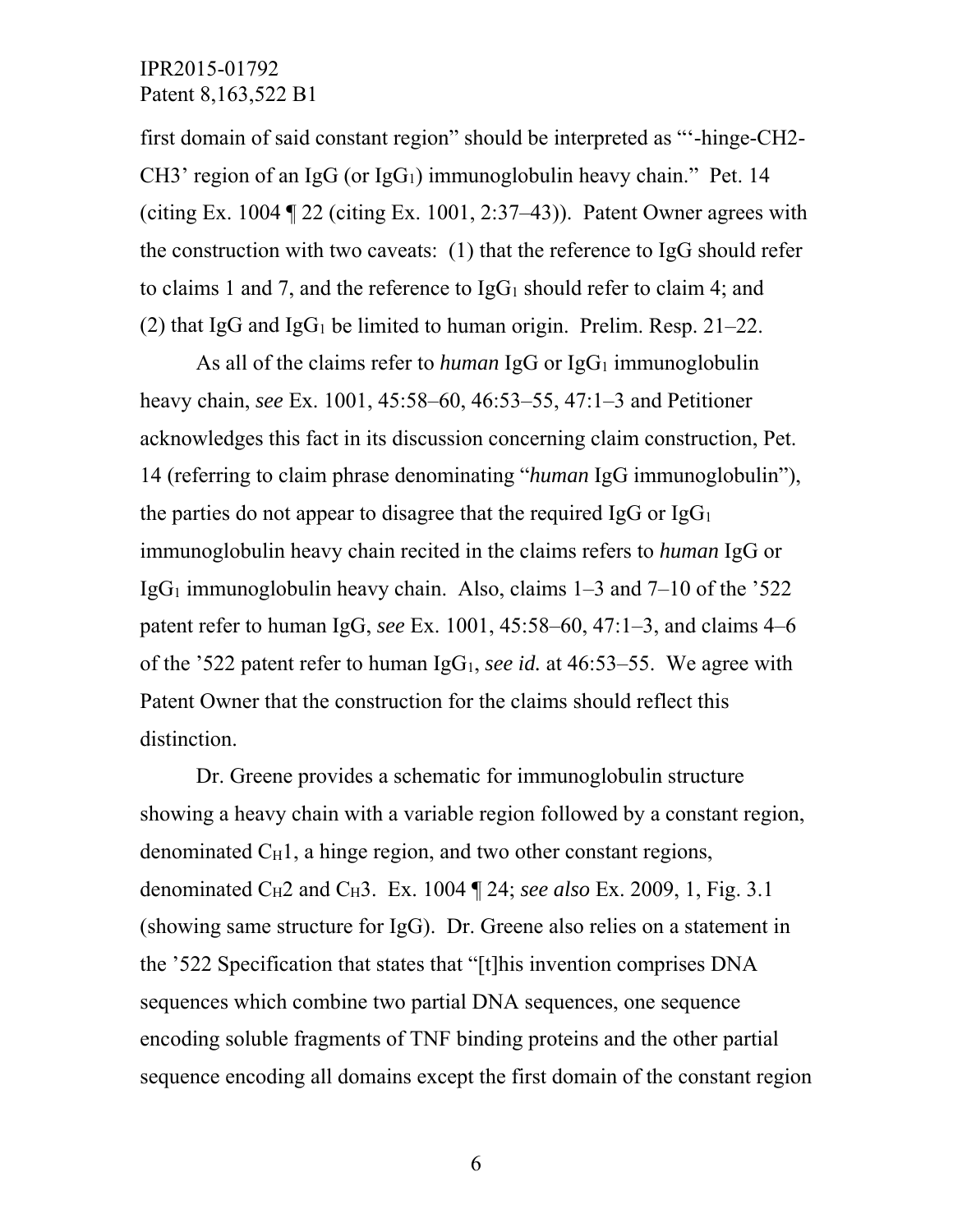of the heavy chain of human immunoglobulin IgG, IgA, IgM, or IgE, and the recombinant proteins encoded by these sequences." Ex. 1004 ¶ 22 (citing Ex. 1001, 2:37–43).

Both parties appear to agree that all the domains of the constant region of either human IgG or  $IgG_1$  other than the first domain of said constant region includes a hinge region, and C<sub>H</sub>2 and C<sub>H</sub>3 constant regions. *See* Pet. 14; Prelim. Resp. 21–22, 12 (stating claims in related U.S. Patent 8,063,182 B1 ("the '182 patent") that includes similar claim language "are directed to proteins that fuse a soluble fragment of p75 TNF receptor to the hinge, CH2, and CH3 domains of human immunoglobulin"). Based on the record before us, we construe "all of the domains of the constant region of a human IgG immunoglobulin heavy chain other than the first domain of said constant region" to mean "'-hinge- $C_H$ 2- $C_H$ 3' region of a human IgG immunoglobulin heavy chain," and "all of the domains of the constant region of a human  $IgG<sub>1</sub>$  immunoglobulin heavy chain other than the first domain of said constant region" to mean "'-hinge- $C_H$ 2- $C_H$ 3' region of a human IgG<sub>1</sub> immunoglobulin heavy chain."

### *3. "about"*

Petitioner offers an interpretation of "about" as used in the claims to mean "approximately." Pet. 14. Although Patent Owner does not disagree with the construction, it questions whether such construction is necessary. Prelim. Resp. 22. We agree with Patent Owner that we do not need an express construction of "about" at this stage of the proceeding.

## *B. Principles of Law*

A patent claim is unpatentable under 35 U.S.C. § 103(a) if the differences between the claimed subject matter and the prior art are such that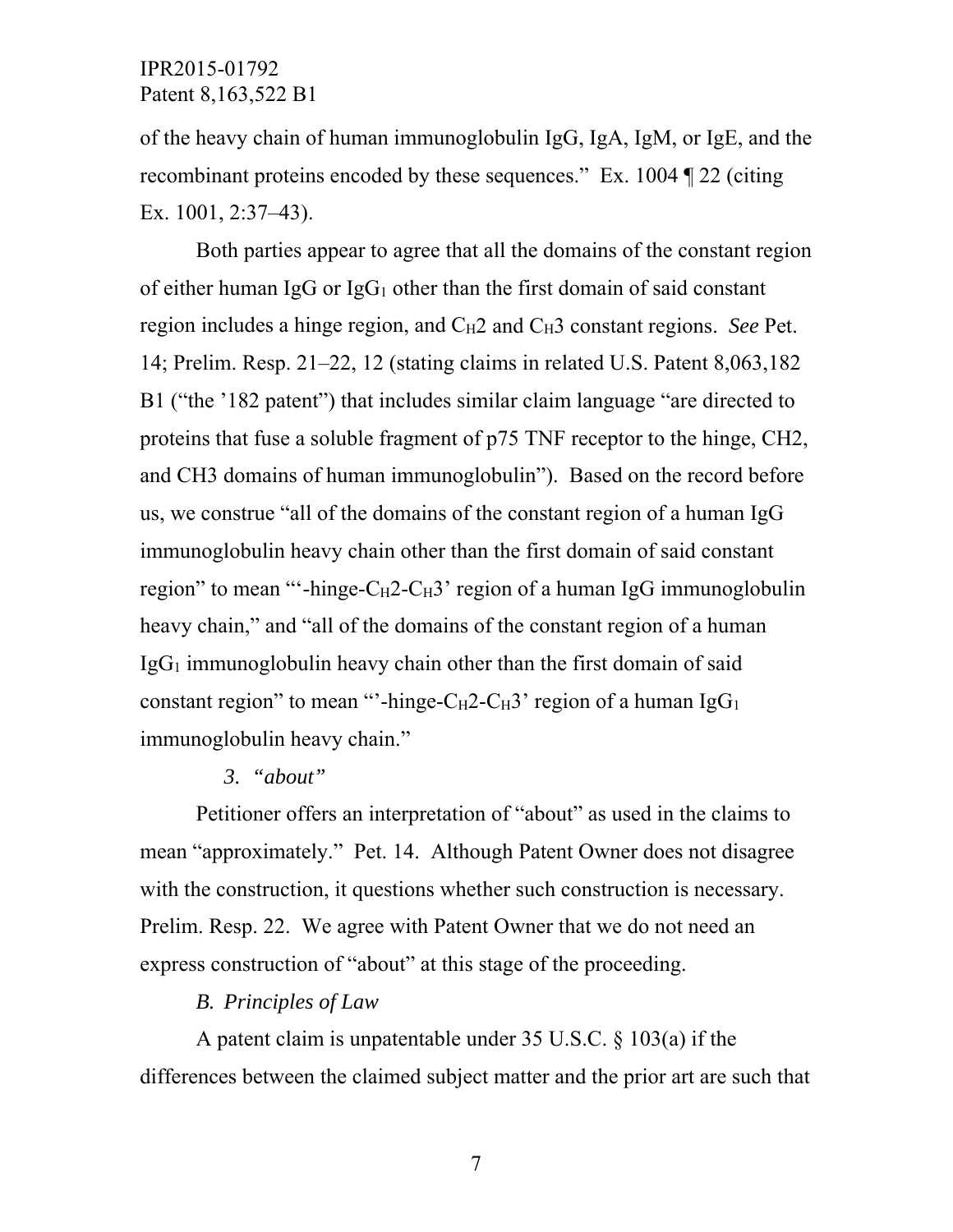the subject matter, as a whole, would have been obvious at the time the invention was made to a person having ordinary skill in the art to which said subject matter pertains. *KSR Int'l Co. v. Teleflex Inc*., 550 U.S. 398, 406 (2007). The question of obviousness is resolved on the basis of underlying factual determinations including: (1) the scope and content of the prior art; (2) any differences between the claimed subject matter and the prior art; (3) the level of ordinary skill in the art; and (4) objective evidence of nonobviousness. *Graham v. John Deere Co.*, 383 U.S. 1, 17–18 (1966).

In that regard, an obviousness analysis "need not seek out precise teachings directed to the specific subject matter of the challenged claim, for a court can take account of the inferences and creative steps that a person of ordinary skill in the art would employ." *KSR*, 550 U.S. at 418; *see Translogic*, 504 F.3d at 1259. A prima facie case of obviousness is established when the prior art itself would appear to have suggested the claimed subject matter to a person of ordinary skill in the art. *In re Rinehart*, 531 F.2d 1048, 1051 (CCPA 1976). We are mindful that the level of ordinary skill in the art also is reflected by the prior art of record. *See Okajima v. Bourdeau*, 261 F.3d 1350, 1355 (Fed. Cir. 2001); *In re GPAC Inc*., 57 F.3d 1573, 1579 (Fed. Cir. 1995); *In re Oelrich*, 579 F.2d 86, 91 (CCPA 1978).

We analyze the asserted ground of unpatentability in accordance with the above-stated principles.

#### *C. Obviousness over Smith, Capon, and Seed*

Petitioner contends that claims 1–10 are unpatentable under 35 U.S.C. § 103 as obvious over Seed, Smith, and Capon. Pet. 4. Petitioner asserts that Smith teaches IgG fusions containing the soluble derivatives of the full-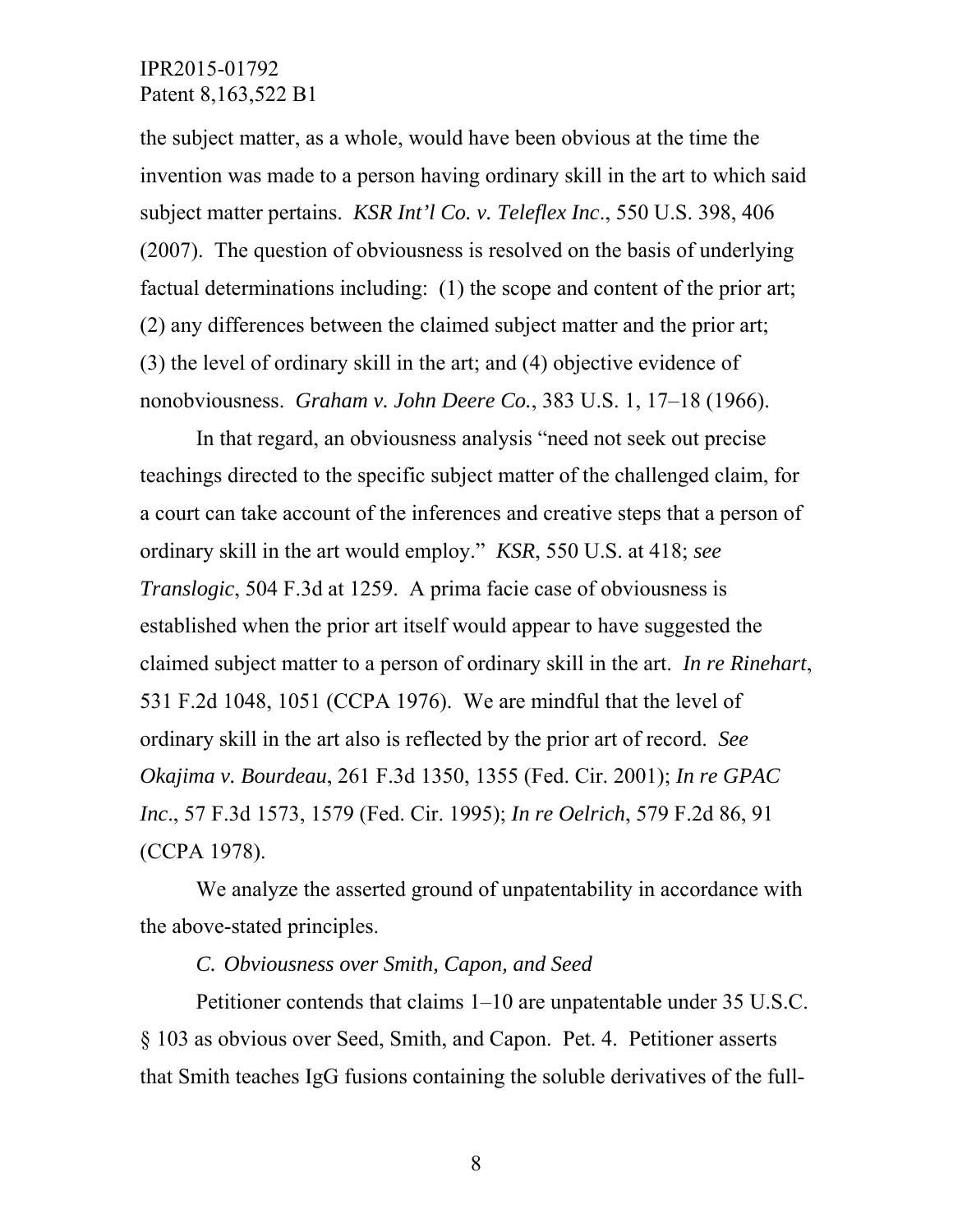length, human TNF receptor. *Id.* at 17 (citing Ex. 1003, 4:12–16). Petitioner also asserts that both Seed and Capon teach fusions using the hinge- $C_H$ 2- $C_H$ 3 regions of the constant region of the human immunoglobulin heavy chain. *Id.* at 15–17 (citing Ex. 1006, 4:47–5:29, 6:13–14, 14:6–9; Ex. 1002, 4:38–47, 10:10–12, 40:65–69; Ex. 1004 ¶¶ 25, 26). Petitioner asserts that "*Smith's* soluble TNF receptor would be suitable as a ligand-binding partner in the hybrids of *Seed* and *Capon*. The need for 'practical yields' would have motivated one to use *Seed* or *Capon* to express the TNF-R gene of *Smith*." *Id.* at 18 (citing Ex. 1004 ¶ 28). Petitioner also asserts that enhanced TNF binding affinity as taught by Smith for dimeric assemblies, *see Id.* (citing Ex. 1003, 10:61–66; Ex. 1004 ¶ 29), would also have motivated a person of ordinary skill to use Seed or Capon to provide dimeric TNF-R-Fc assemblies. *Id.*

#### *1. Smith*

Smith teaches DNA sequences encoding human tumor necrosis factor receptors (TNF-R), *see* Ex. 1003, 2:38–41, recombinant expression vectors comprising these DNA sequences, and also isolated or purified protein compositions comprising soluble forms of TNF-R. *Id.* at 2:59–61. Smith also states that

A recombinant chimeric antibody molecule may also be produced having TNF-R sequences substituted for the variable domains of either or both of the immunogl[o]bulin molecule heavy and light chains and having unmodified constant region domains. For example, chimeric  $TNF-R/IgG_1$  may be produced from two chimeric genes—a TNF-R/human κ light chain chimera (TNF-R/C<sub>K</sub>) and a TNF-R/human  $\gamma_1$  heavy chain chimera (TNF-R/ $C_{\gamma-1}$ ). Following transcription and translation of the two chimeric genes, the gene products assemble into a single chimeric antibody molecule having TNF-R displayed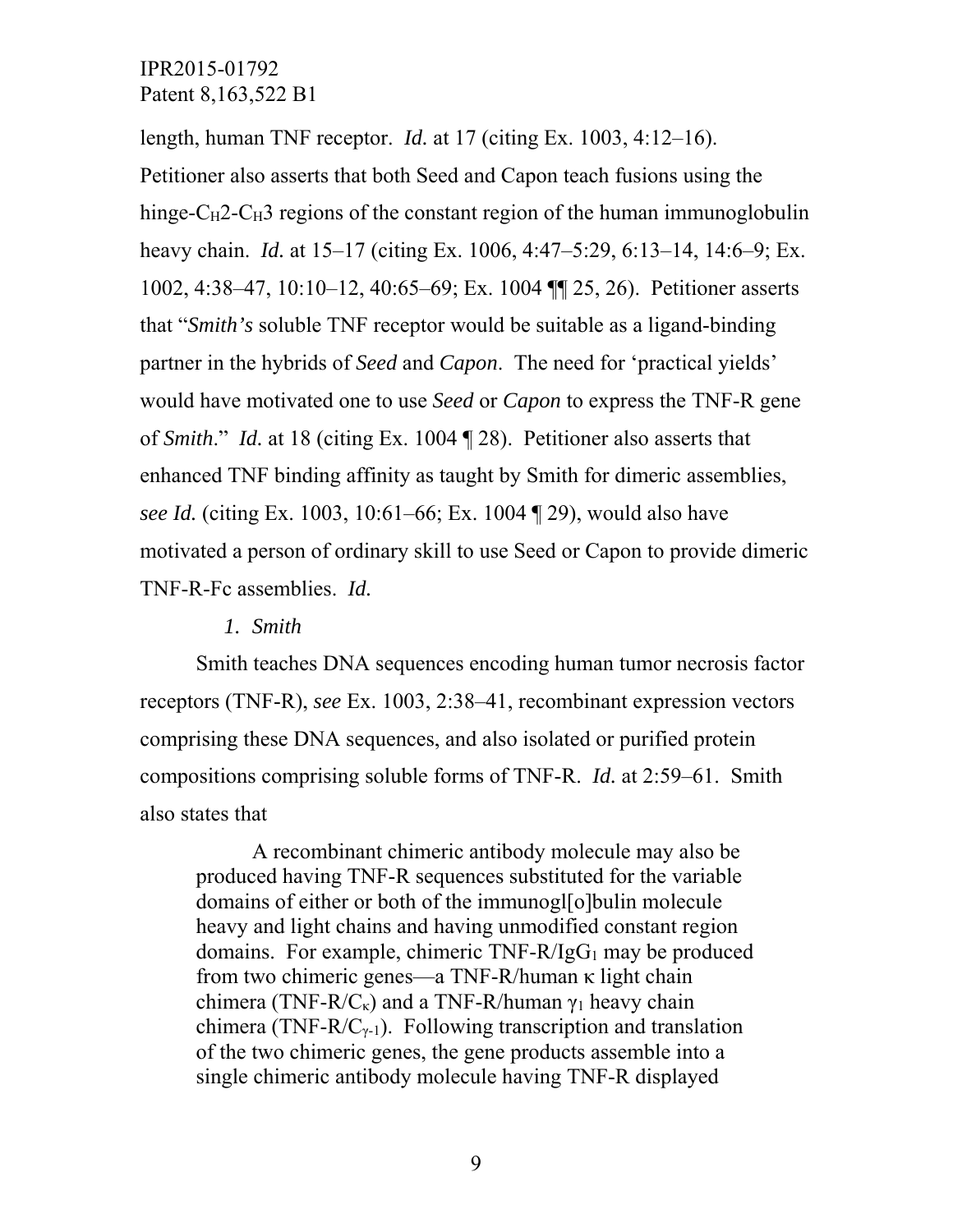bivalently. Such polyvalent forms of TNF-R may have enhanced binding affinity for TNF ligand.

*Id*. at 10:53–66.

### *2. Capon*

Capon teaches polypeptides comprising a ligand binding partner fused to a stable plasma protein, such as an immunoglobulin constant domain, which is capable of extending the in vivo plasma half-life of the ligand binding partner when present as such a fusion. Ex. 1002, 5:13–21. Capon states that

Ordinarily, the ligand binding partner is fused Cterminally to the N-terminus of the constant region of immunoglobulins in place of the variable region(s) thereof, however, N-terminal fusions of the binding partner are also desirable. . . .

Typically, such fusions retain at least functionally active hinge, CH2 and CH3 domains of the constant region of an immunoglobulin heavy chain. Fusions are also made to the Cterminus of the Fc portion of a constant domain, or immediately N-terminal to the CH1 of the heavy chain or the corresponding region of the light chain. . . .

The precise site at which the fusion is made is not critical: particular sites are well known and may be selected in order to optimize the biological activity, secretion or binding characteristics of the binding partner. The optimal site will be determined by routine experimentation.

In some embodiments the hybrid immunoglobulins are assembled as monomers or hetero- or homo-multimers, and particularly as dimers or tetramers.

#### Ex. 1002, 10:1–29.

In describing a particularly preferred embodiment, Capon states that this embodiment

is a fusion of an N-terminal portion of a LHR, which contains the binding site for the endothelium of lymphoid tissue, to the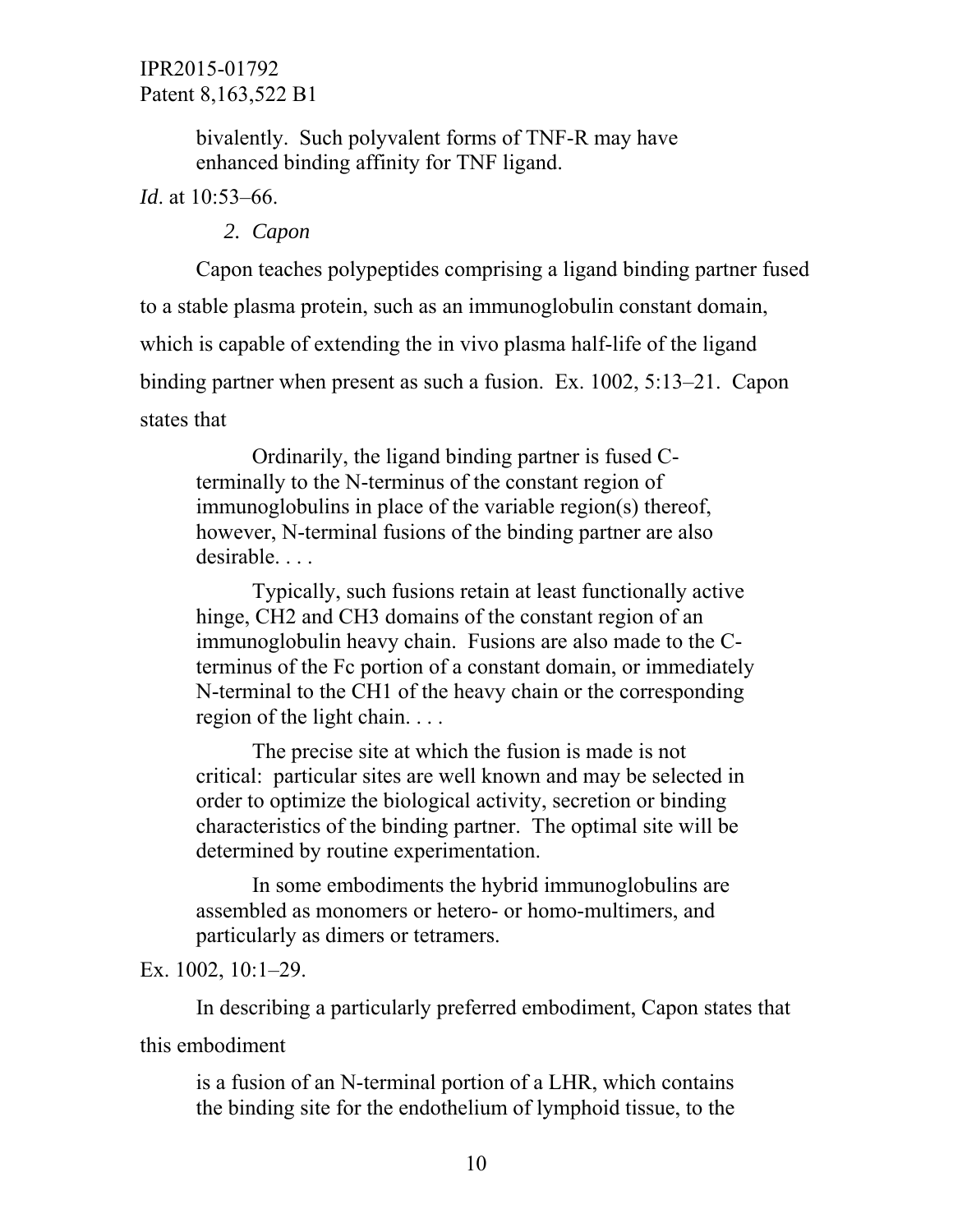> C-terminal Fc portion of an antibody, containing the effector functions of immunoglobulin  $G_1$ . There are two preferred embodiments of this sort: in one, the entire heavy chain constant region is fused to a portion of the LHR; in another, a sequence beginning in the hinge region just upstream of the papain cleavage site which defines IgG Fc chemically . . . is fused to a portion of the LHR. The latter embodiment is described in the Example 4.

*Id.* at 15:4–18. The murine LHR-IgG chimeras of Example 4 describe

truncated proteins of murine LHR that

are all joined to a human heavy chain gamma 1 region just upstream of the hinge domain (H) such that these chimeras contain the two cysteine residues (C) of the hinge responsible for immunoglobulin dimerization as well as the CH2 and CH3 constant regions. . . . Junctional sites between the LHR and human IgG sequences was chosen such that the joining of the molecules near the hinge region resulted in chimeric molecules that were efficiently synthesized and dimerized in the absence of any light chain production.

## *Id.* at 40:43–55.

*3. Seed* 

 Seed describes a DNA sequence encoding a fusion protein of CD4, or a fragment of CD4, which binds to HIV gp120, and an immunoglobulin light or heavy chain where the CD4 or fragment thereof replaces the variable region of the light or heavy immunoglobulin chain. Ex. 1006, 4:48–53. Seed specifically defined "fusion protein" as

a fused protein comprising CD4, or fragment thereof which is capable of binding to gh120, linked at its C-terminus to an immunoglobulin chain wherein a portion of the N-terminus of the immunoglobulin is replaced with CD4. In general, that portion of immunoglobulin which is deleted is the variable region. The fusion proteins of the invention may also comprise immunoglobulins where more than [j]ust the variable region has been deleted and replaced with CD4 or HIV gp120 binding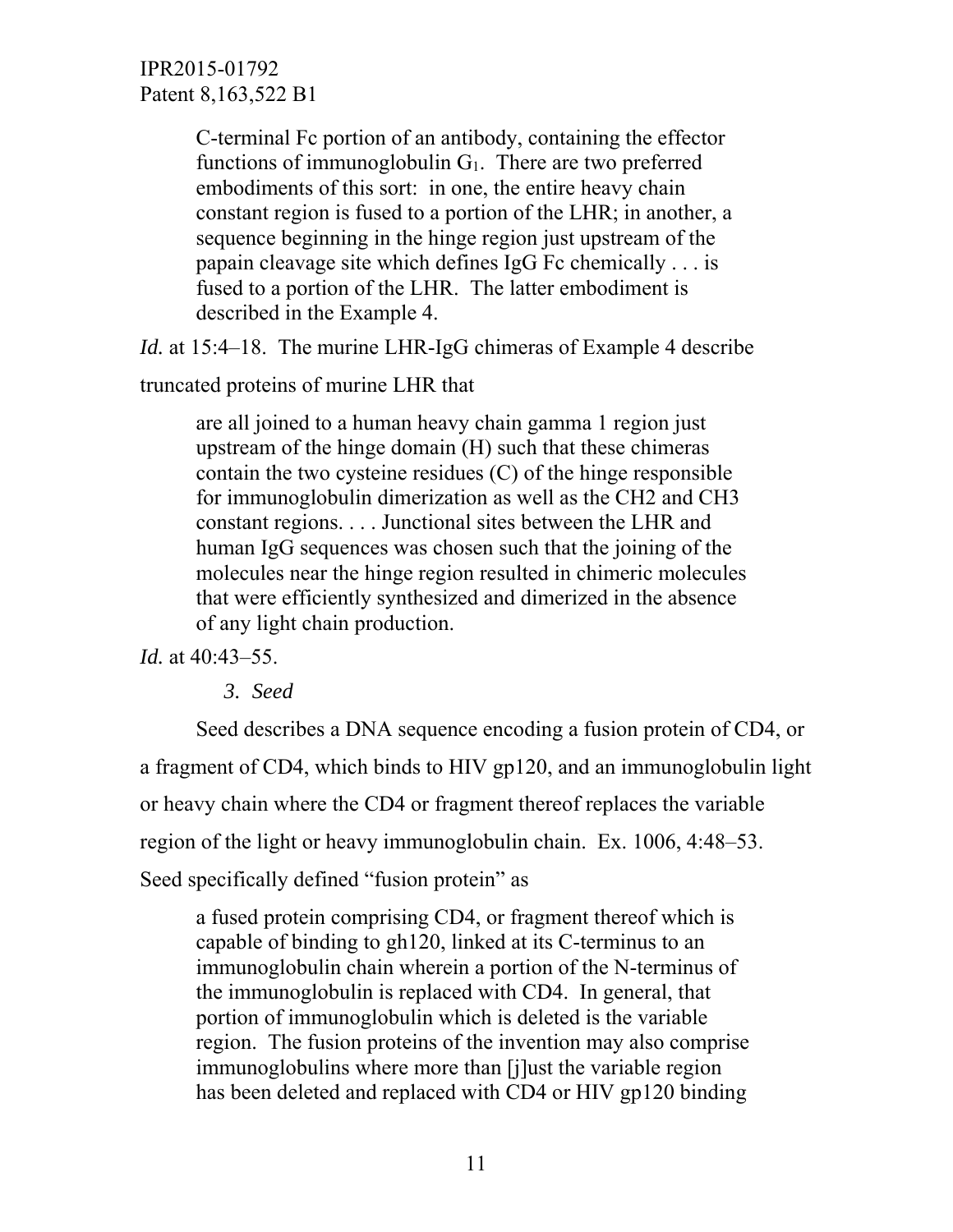> fragment thereof. For example, the  $V_H$  and CH1 regions of an immunoglobulin chain may be deleted. Preferably, any amount of the N-terminus of the immunoglobulin heavy chain can be deleted as long as the remaining fragment has antibody effector function. The minimum sequence required for binding complement encompasses domains CH2 and CH3. Joining of Fc portions by the hinge region is advantageous for increasing the efficiency of complement binding.

*Id.* at 6:4–21. Seed also defines "antibody effector function" as the ability to fix, complement, or to activate antibody-dependent cellular toxicity. *Id.* at 5:56–57.

### *4. Analysis*

Petitioner presents an explanation demonstrating where the limitations of the challenged claims may be found in the cited references. Pet. 15–60. Petitioner also relies on the Declaration of James J. Green, Ph.D. Petitioner's argument focuses on how the combination of cited references teach a polynucleotide consisting of the extracellular region of an insoluble human TNF receptor and all of the domains of the constant region of a human IgG or  $I \nsubseteq G_1$  immunoglobulin heavy chain other than the first domain of said constant region.

For instance, Petitioner states that Smith discloses a TNF receptor, and Seed and Capon each discloses receptors linked to  $I_{\text{g}}G_1$  upstream from the hinge region, with Capon defining the hinge region functionally. *Id.* at 4. Petitioner concludes that

Once *Smith* had disclosed the TNF-R gene, a POSITA would have used *Capon's* method to make TNF-R-Fc with a reasonable expectation of success:

[X receptor]-Fc (dimer)  $\rightarrow$  [TNF receptor]-Fc (dimer)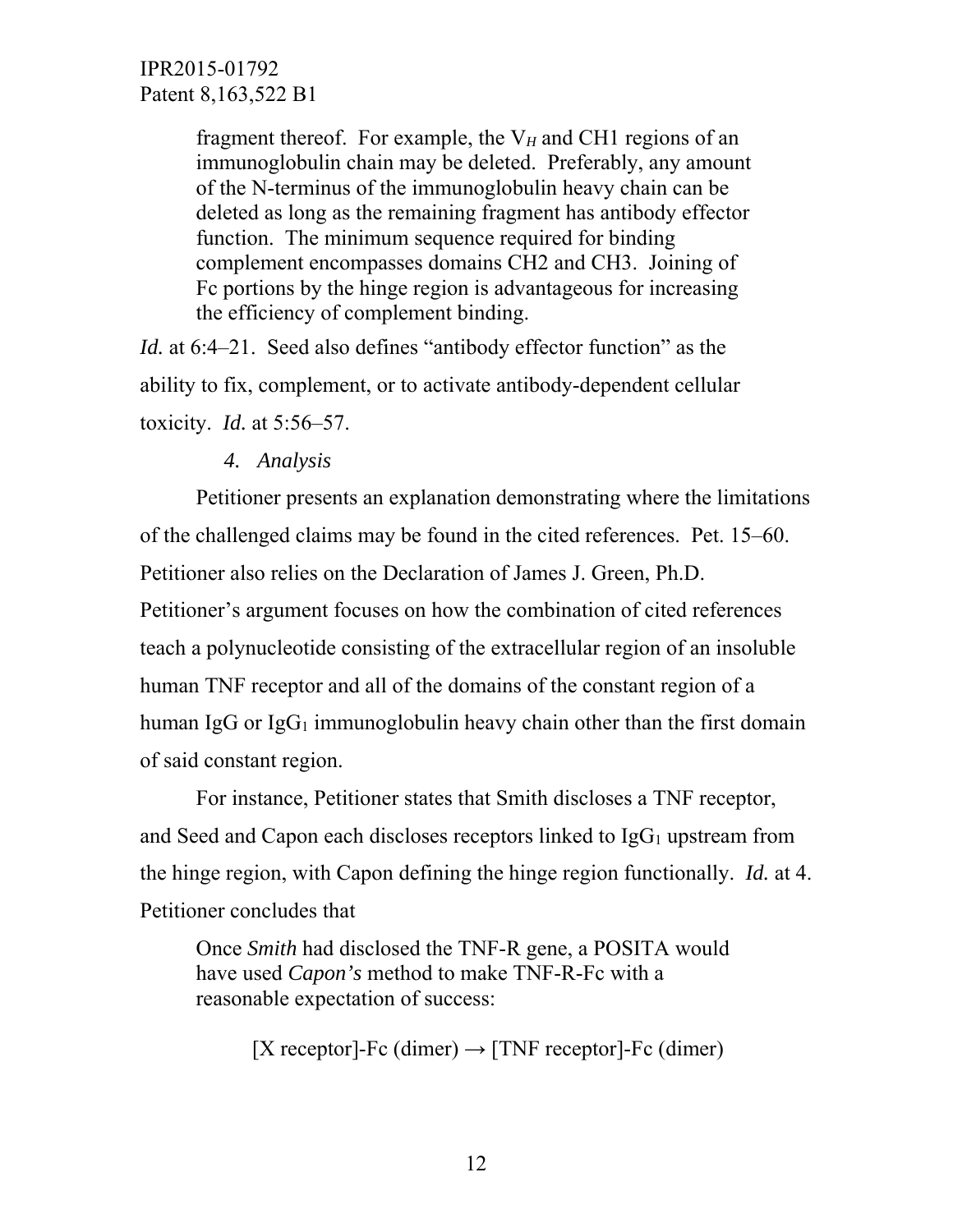> wherein [X receptor] is CD4 (**Ex. 1002**, 44:60–62; 45:6–12, Example 5 of *Capon*), or cell surface glycoprotein lymphocyte homing receptor of "LHR" (**Ex. 1002**, 15:4–8; 40:30–32, Example 4 of *Capon*). **Ex. 1004,** ¶36.

*Id.* at 7. Petitioner also asserts that Capon discloses a "typical" approach, set forth in examples 4 and 5 and Figure 8 of the Specification of the '522 patent, of omitting the  $C_H1$  domain from the constant region of IgG. *See id.* at 8–9. Petitioner concludes that "[m]odifying such chimeras by replacing their receptors with *Smith's* TNF-R required no selection from among multitudes. (It merely required using *Capon's* method for its intended purpose.[)] [(]**Ex. 1004,** ¶36[)]." *Id.* at 8.

 Petitioner addresses a teaching away argument concerning Smith made by Patent Owner during prosecution of the '522 patent. Petitioner asserts that, although Smith teaches unmodified IgG heavy chains, Smith teaches this structure as just one embodiment, "giving no reason why any other structure should be avoided." *Id.* at 10 (citing Ex. 1020, 40:2–6; Ex. 1022, 24:16–20; Ex. 1024, 9:16–18). Petitioner's Declarant, Dr. Greene testifies that neither Smith nor Capon "discourages the POSITA from using *Capon's* method to make *Smith's* TNF-R." *Id.* at 11 (citing Ex. 1004 ¶¶ 53, 76, 98).

Finally, Petitioner noted the unexpected properties of p75 TNFR fusions as compared to properties of soluble, recombinant forms of p75 TNFR, but did not address the unexpected properties substantively. *Id.* at 10–11; *see also* Ex. 1020, 33–36; Ex. 1024, 9– 13. Petitioner asserts that the evidence of unexpected results is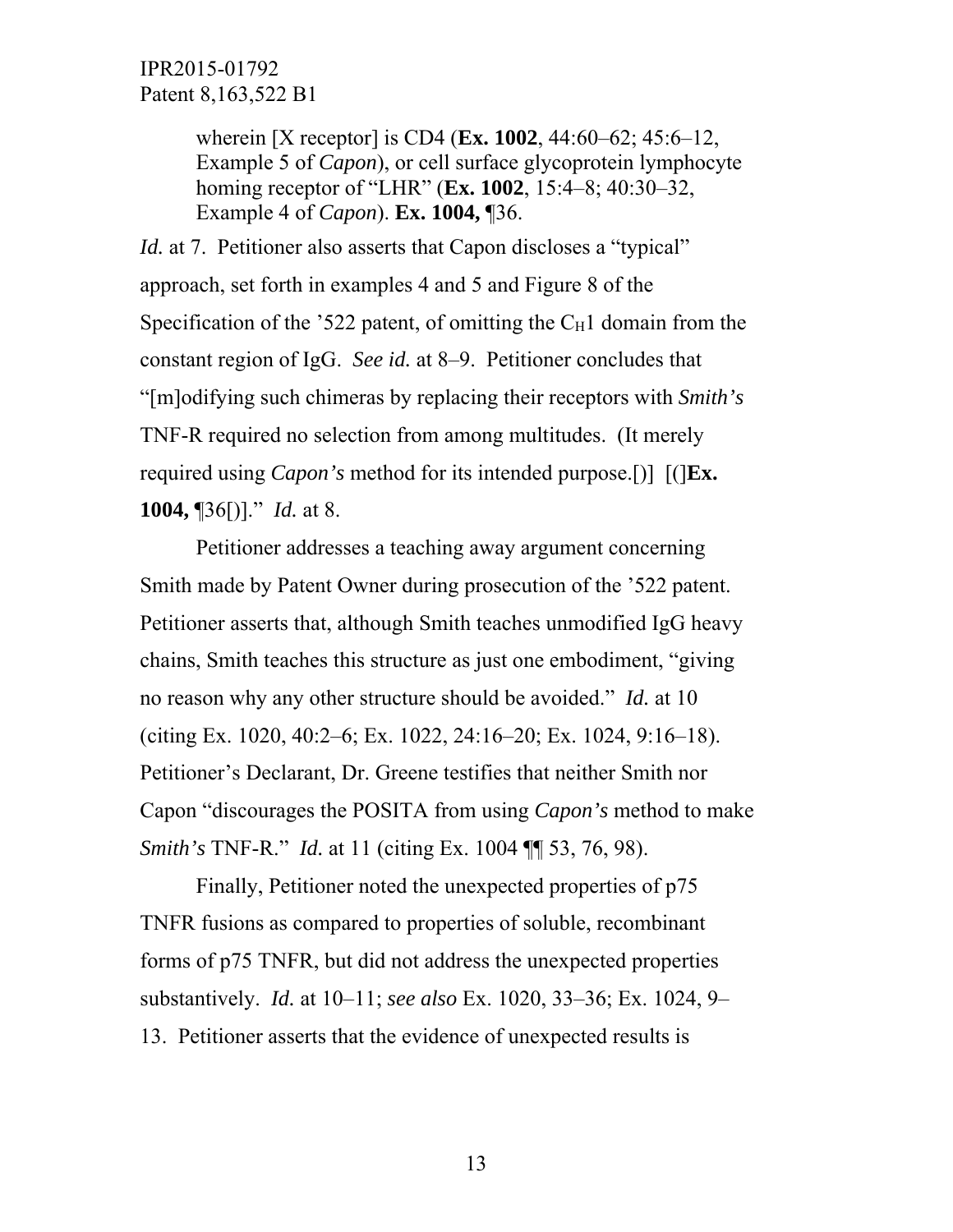unavailing because the claims are not commensurate in scope.

Pet. 10. Petitioner states:

Claims 1–10 are not commensurate in scope with any protein because: (1) they are directed to either polynucleotides, host cells, vectors, or methods of protein expression, but not to proteins *per se*, and (2) all of the claimed subject matter has alternative uses that were obvious over *Seed*, *Smith*, and *Capon*.

*Id.* at 11.

-

Patent Owner responds that institution of an *inter partes* review should be denied because Petitioner has failed to demonstrate a reasonable likelihood that it would prevail in demonstrating that the challenged claims are rendered obvious over the combination of Smith, Capon, and Seed<sup>1</sup> for the following three reasons: (1) the Petition presents no new art that was not considered previously by the Office; (2) the Petition did not explain adequately why one of skill in the art would combine teachings of the references to arrive at the claimed invention; and (3) the Petitioner failed to address Patent Owner's evidence of unexpected results presented in the prosecution history of the '522 patent. Prelim. Resp. 3–4.

Patent Owner asserts that both Capon and Seed teach fusion proteins that retain the hinge,  $C_H2$ , and  $C_H3$  domains of the constant region of an immunoglobulin heavy chain to target and destroy unwanted cells. *Id.* at 8. Patent Owner concludes that "[i]ndeed, the common message in both Seed

<sup>&</sup>lt;sup>1</sup> Petitioner acknowledges that Smith and Capon were before the Office during prosecution of the '522 patent, but asserts that Seed was not, *see* Pet. 4. Patent Owner asserts, however, that the substantive teachings of Seed were before the Office because a related Seed patent application, EP 0 325 262, which shares the same disclosure as the Seed reference asserted by Petitioner, was before the Office during the prosecution of the '522 patent. Prelim. Resp. 8 (citing Ex. 2015; Ex. 2018, 2).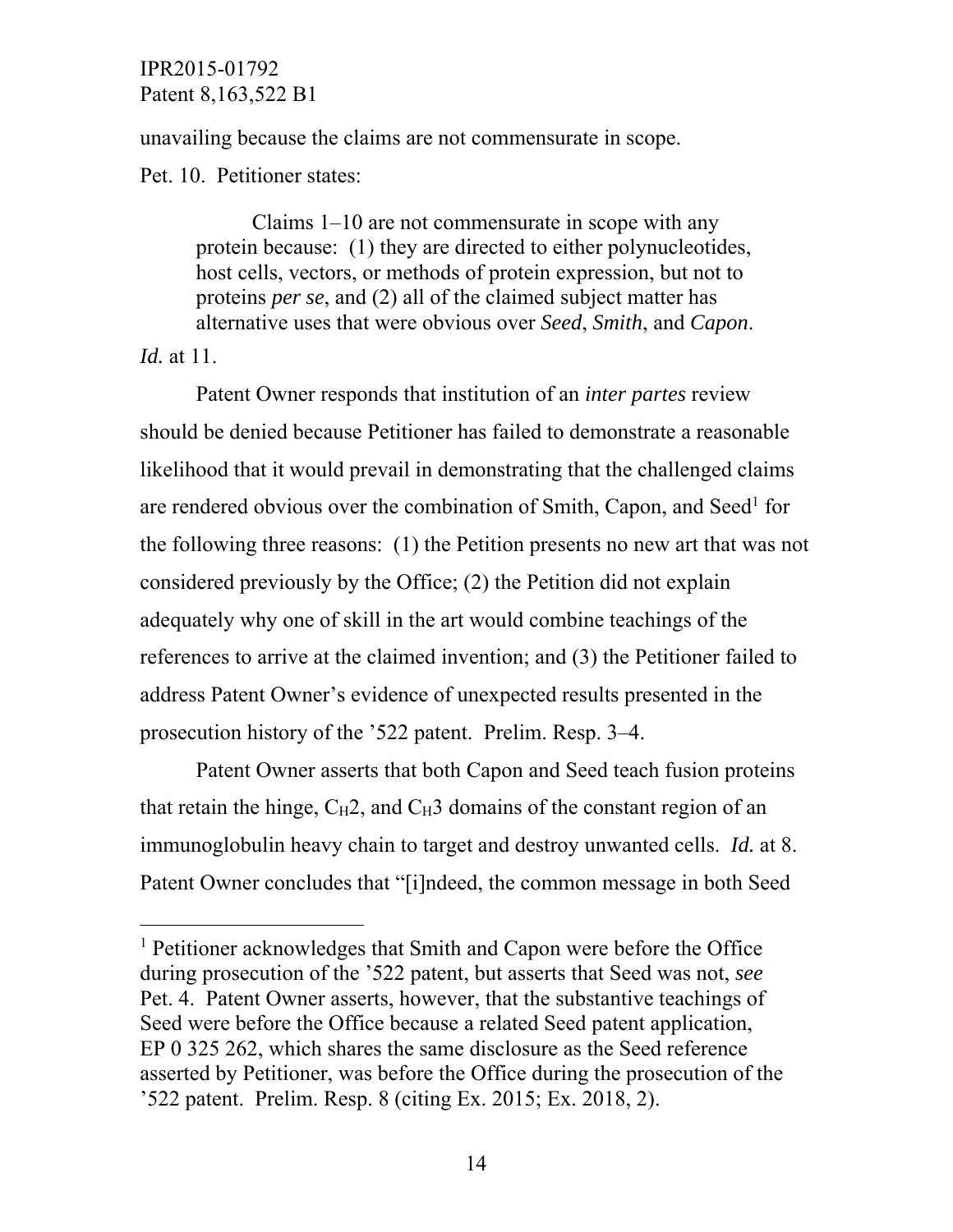and Capon is to create therapeutic fusion proteins by combining *pro*inflammatory receptors with *pro*-inflammatory IgG components, not therapeutic fusion proteins that combine an *anti*-inflammatory receptor with a *pro*-inflammatory Fc fragment." *Id.* at 9. Smith provides no further guidance to combine the teachings of the references, Patent Owner asserts, because Smith teaches chimeric antibody molecules that incorporate unmodified constant region domains. *Id*. Patent Owner concludes that the combination of references would have led the skilled person away from the claimed methods. *Id*.

 We agree with Patent Owner that Petitioner has not shown a reasonable likelihood to prevail on any challenged claim. Petitioner has failed to show an articulated reason with a rational underpinning why one of skill in the art would have combined the teachings of Smith, Capon, and Seed to arrive at the claimed invention.

We agree with Patent Owner that the generalized guidance in Seed and Capon would not have led one of ordinary skill in the art to produce a p75 TNFR-based fusion protein having a structure that corresponds to the expression products of the challenged claims or the protein encoded by the polynucleotides described in the challenged claims. *See* Ex. 1001, 45:45– 48:4. For instance, Capon describes utilizing all of the heavy chain constant region of an immunoglobulin or deleting the  $C_H1$  portion, but does not distinguish the hinge- $C_H$ 2-C $H_3$  construct as offering any advantage that would lead one of skill in the art to choose it in making a p75 TNFR-based fusion protein. *See* Ex. 1002, 10:1–26. In fact, Capon specifically states that the precise site at which the fusion protein is made is not critical, but can be determined by routine experimentation. *Id.*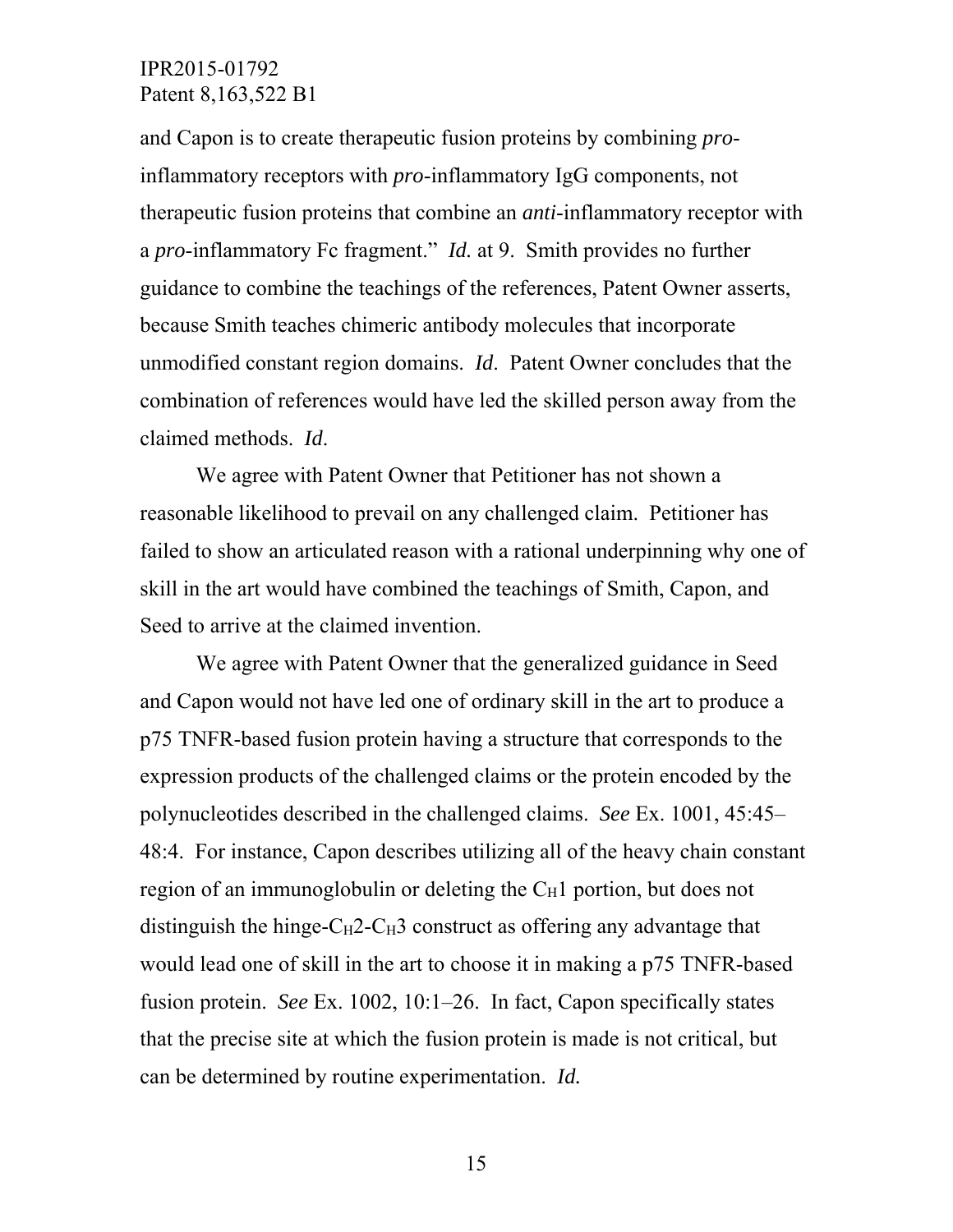Seed offers no better guidance for one of skill in the art in arriving at the claimed invention. For instance, Seed also teaches that, in general, the entire heavy chain constant region of the immunoglobulin may be used. *See* Ex. 1006, 6:4–21. As an alternative, Seed states that more than the variable region may be deleted and replaced, such as the  $C_H1$  portion of the constant region, so long as the remaining fragment has antibody effector function. *Id*.

Petitioner's offer of a rationale to combine the references is unavailing. Petitioner offers that one of skill in the art would have been motivated to use the teachings of Seed or Capon to express the TNF-R gene of Smith, *see* Pet. 18 and Ex. 1004 ¶ 28, but fails to offer persuasive evidence to explain why one of skill in the art would choose the Fc portion of the immunoglobulin heavy chain from the choices taught in Seed or Capon.

Petitioner offers only generalized teachings from the references to show a rationale to combine. For instance, Smith states that practical yields of its fusion protein may be obtained "only by cloning and expressing genes encoding the receptors using recombinant DNA technology." Pet. 17–18 (citing Ex. 1003, 2:22–25). From this statement, Petitioner concludes that "[t]he need for 'practical yields' would have motivated one to use Seed or Capon to express the TNF-R gene of *Smith*," *see id.* at 18 (citing Ex. 1004 ¶ 28), but such motivation does not provide a reason for one of skill in the art to select the hinge- $C_H$ 2- $C_H$ 3 constant region of the immunoglobulin from the teachings of Seed or Capon to combine with Smith's TNF-R gene.

Petitioner also offers Smith's teaching that polyvalent forms of TNF-R may have enhanced binding affinity for a TNF ligand as a motivation to combine the teaching of the references to arrive at the claimed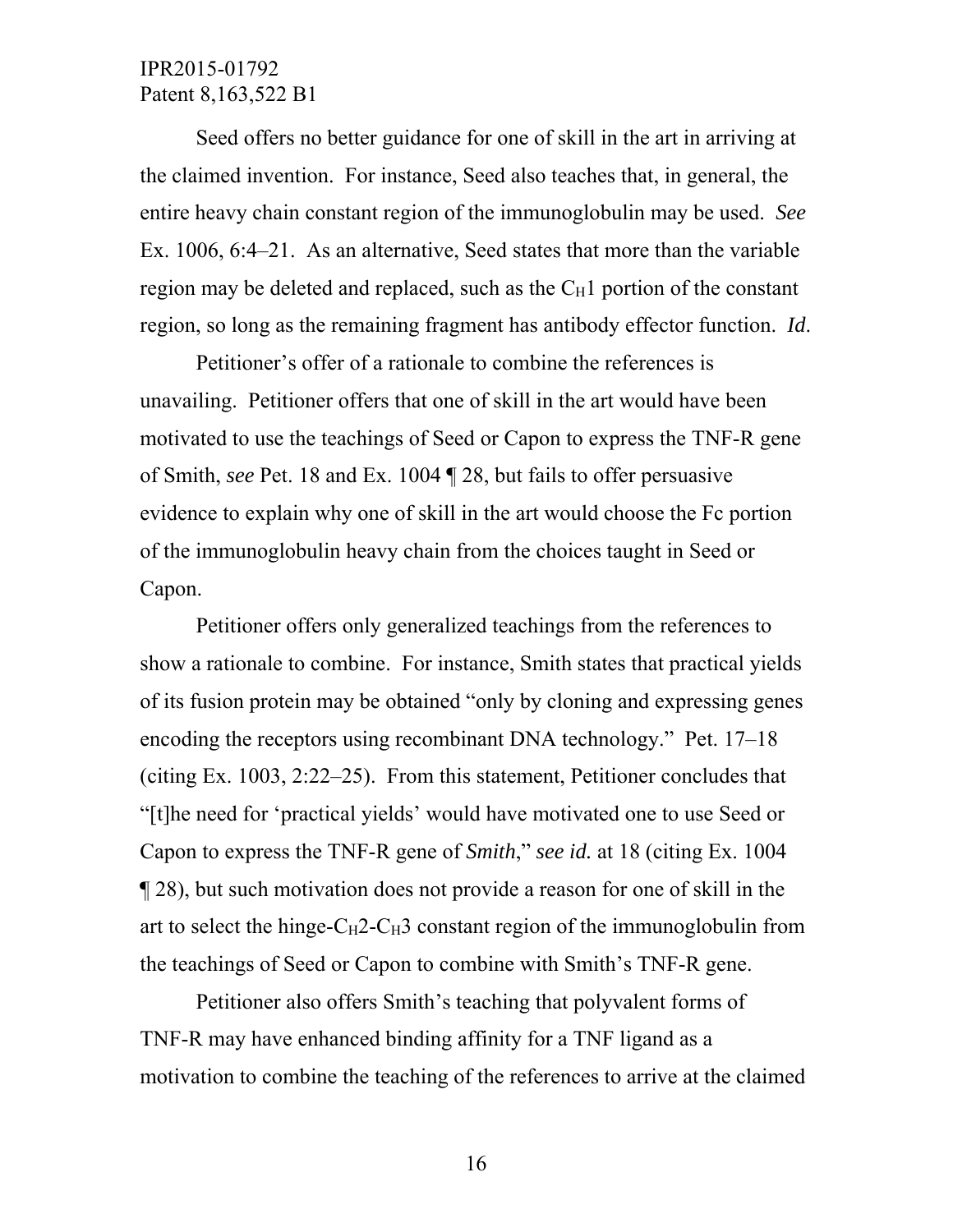-

invention, *see* Pet. 18 (citing Ex. 1006, 6:53–56), but Smith teaches use of the entire constant region of the immunoglobulin to achieve such binding affinity. This teaching would not point to selective deletion of the  $C_H1$ domain to achieve any enhanced binding affinity, and as we discussed above, neither Capon nor Seed point to why one of skill in the art would choose to use the -hinge- $C_H$ 2- $C_H$ 3 portion of the constant region of the immunoglobulin over other constructs. Capon's teaching of a prolonged in vivo plasma half-life of the ligand binding partner is not linked to the use of the -hinge-CH2-CH3 portion of the constant region of the immunoglobulin over other constructs. *See id.* at 16 (quoting Ex. 1002, 4:38–47), 20. Therefore, this would not provide a sufficient reason to combine the references to achieve the claimed invention. Petitioner has not shown that it is reasonably likely to prevail with respect to any challenged claim in the Petition.

Petitioner also does not address adequately the objective indicia of nonobviousness presented to the Office during the prosecution of the '522 patent, merely asserting that such evidence was not commensurate in scope with the claims.  $Id$ . at  $10-11$ <sup>2</sup> Petitioner states that the claims are directed to polynucleotides, host cells, vectors, and methods of protein expression, while the unexpected results evidence addresses fusion proteins. *Id*. at 11.

<sup>&</sup>lt;sup>2</sup> Petitioner does assert that the claimed subject matter of the '522 patent "has alternative uses that were obvious over *Seed*, *Smith*, and *Capon*." Pet. 11. Petitioner, however, does not provide any explanation as to what these alternative uses are. As this statement is mere attorney argument, we give it little weight. *See Meitzner v. Mindick*, 549 F.2d 775, 782 (CCPA 1977) (stating "[a]rgument of counsel cannot take the place of evidence lacking in the record").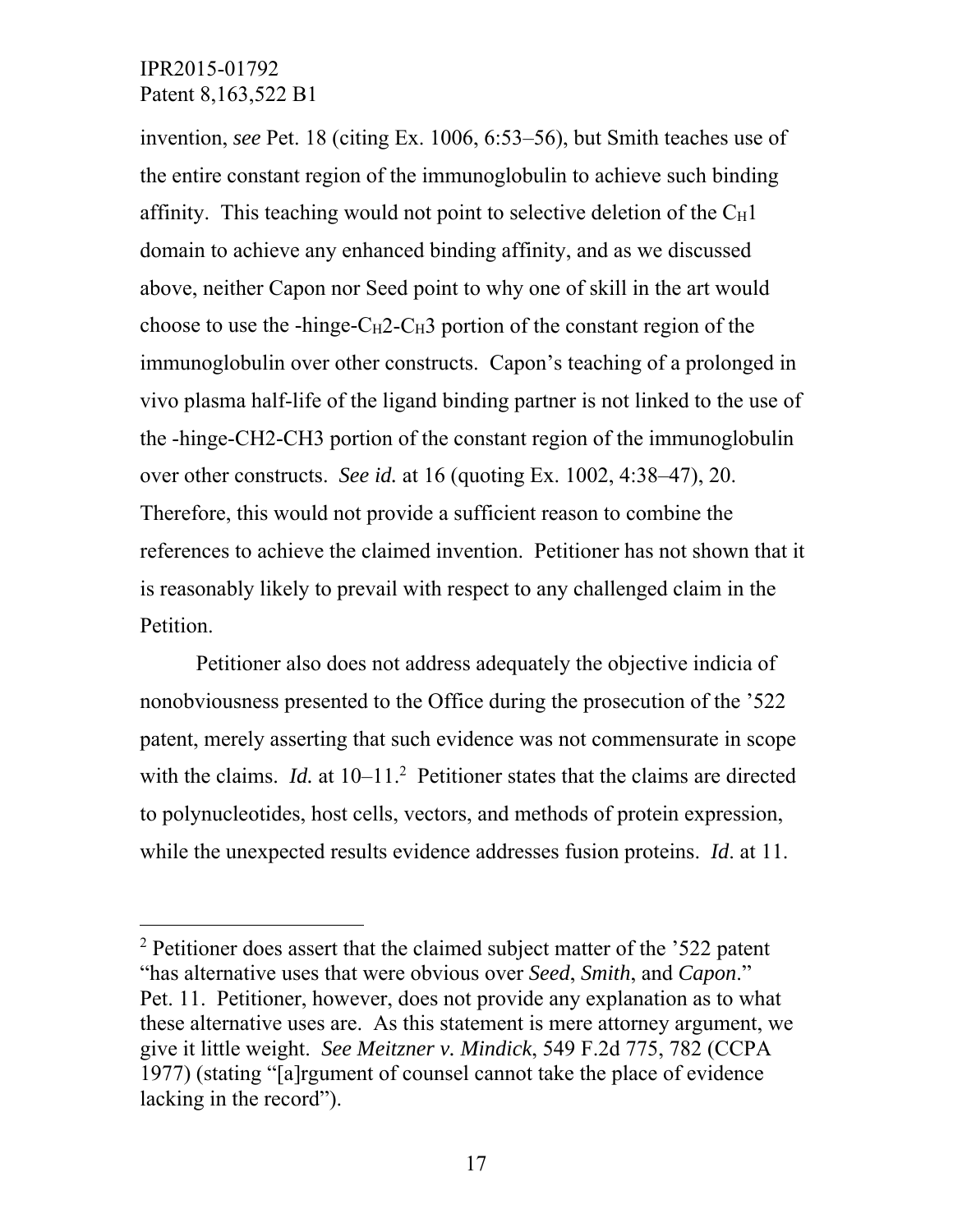$\overline{a}$ 

The challenged method claims, however, address purifying a fusion protein "expression product" encoded by the polynucleotide set forth in the claim, *see* Ex. 1001, 45:45–67, 46:59–48:4, and the remaining challenged claims address the polynucleotides encoding the fusion proteins. *See id*. at 46:44– 58; *see also* Ex. 1023, 13–143 (addressing presented unexpected results after noting that the claimed inventions were "drawn to nucleic acids, not proteins" (emphasis omitted)). The evidence of unexpected results is commensurate in scope with the claims.

During the prosecution of the '522 patent, Patent Owner offered expert testimony concerning the unexpected results of improved TNF binding affinity, potency, kinetic stability, and reduced antibody effector function and aggregation ability. *See* Ex. 1020, 27–36; Ex. 1022, 25–39; Ex. 1024, 9–13; Ex. 2017. We agree with Patent Owner that the unrebutted objective indicia of nonobviousness presented in the prosecution history of the '522 patent, and apparently relied upon by the Examiner, at least in part, in allowing the claims of the '522 patent, *see* Ex. 1026, 6, supports the nonobviousness of the challenged claims. The Petition, moreover, should have addressed the evidence of unexpected results as part of Petitioner's showing of a reasonable likelihood of success on the merits.4 *See Praxair Distrib., Inc. v. INO Therapeutics, Inc*., Case Nos. IPR2015-00522, -00524, -00525, - 00526, slip op. at 16–17 (PTAB July 29, 2015).

<sup>&</sup>lt;sup>3</sup> The cited pages refer to Petitioner's pagination of the exhibit as opposed to the original page numbers for the exhibit.

<sup>&</sup>lt;sup>4</sup> Because we have addressed the Petition on its merits, we need not address whether to exercise our discretion under 35 U.S.C. § 325(d).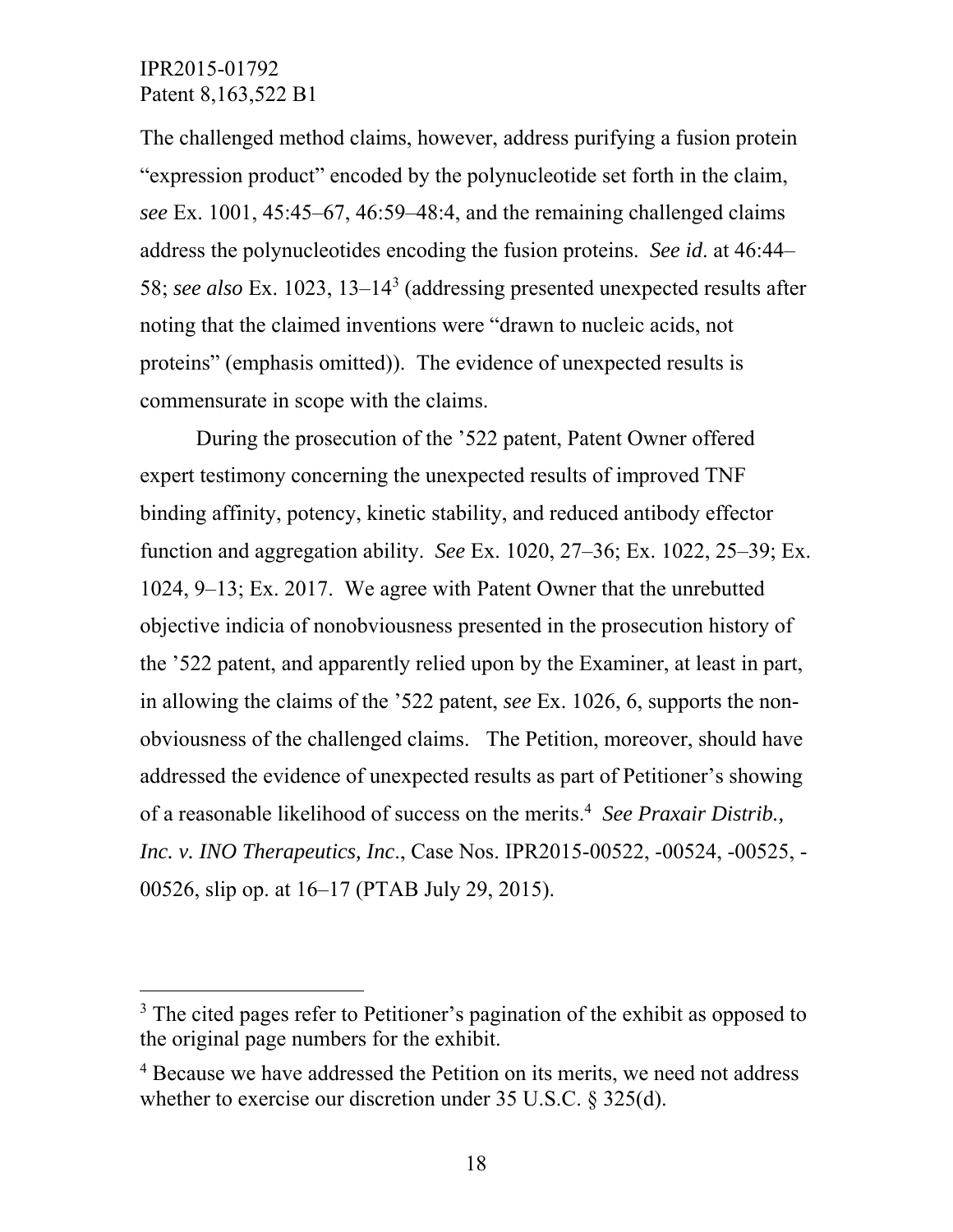## III. CONCLUSION

For the foregoing reasons, we are not persuaded that the Petition establishes a reasonable likelihood that Petitioner would prevail in showing any of claims 1–10 of the '522 patent are unpatentable under 35 U.S.C.  $§ 103(a).$ 

## IV. ORDER

Accordingly, it is

ORDERED that the Petition is *denied* at to all challenged claims of the '522 patent.